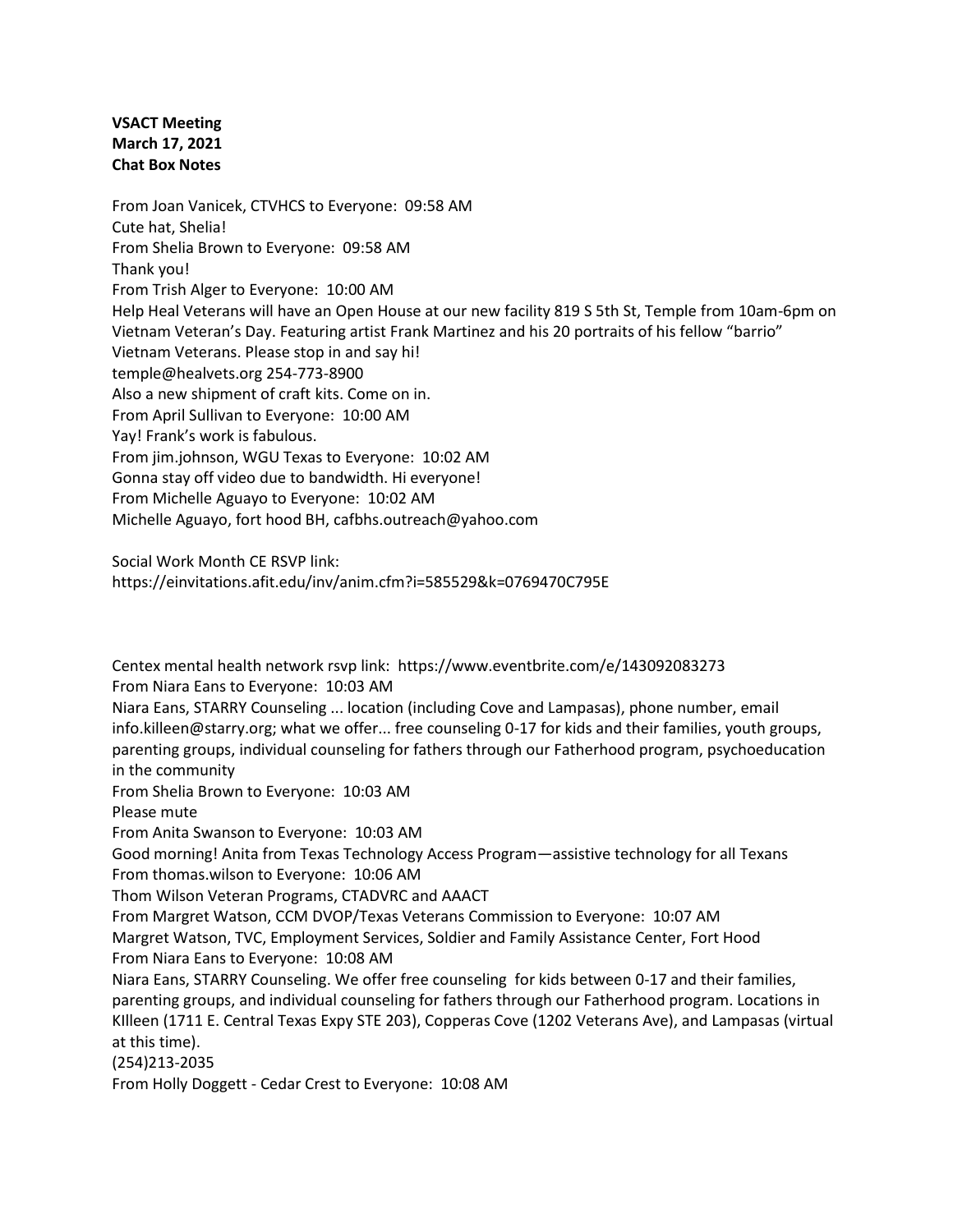Good morning! Holly Doggett, Cedar Crest Hospital & RTC, Holly.Doggett@CedarCrestHospital.com. Join us on Facebook (https://www.facebook.com/cedar.crest.hospital) next week as we celebrate Social Work month with fun daily contests and giveaways! From Chuck Edens to Everyone: 10:09 AM 254-953-7100 The Killeen Heights Vet Center 302 Millers Crossing Suite #4 Harker Heights, TX. 76548 0800- 1630 Mon- Fri Services Offered: Vet Center counselors provide individual, group, and family readjustment counseling to combat veterans to assist them in making a successful transition from military to civilian life; counseling services treatment for post-traumatic stress disorder (PTSD) and help with any other military related problems that affect functioning within the family, work, school or other areas of everyday life; other psycho-social services include outreach, education, medical referral, homeless veteran services and referral, VA benefit referral, and the brokering of non-VA services. The Vet Centers also provide military sexual trauma counseling to Veterans of both genders and of any era of military service, no combat service required From Adrian - Military OneSource to Everyone: 10:09 AM Adrian Balbo Military OneSource State Consultant Adrian.balbo@militaryonesource.com 737-704-1108 From jim.johnson, WGU Texas to Everyone: 10:09 AM New Leadership Scholarship \$5K announced. texas.wgu.edu. Thanks Jim, jim.johnson@wgu.edu From Cynthia Ramirez to Everyone: 10:11 AM Cynthia Ramirez with Bring Everyone in The Zone serving veterans, family members and surviving spouses with a myriad of basic and mental health services such as emergency financial assistance, free counseling, peer to peer support groups as well as a number of trainings for the community. beitz.mvpn2@gmail.com, 254-813-5834 From Kristin to Everyone: 10:16 AM Fort Hood Area Habitat for Humanity still has grant funding for Critical Repairs for Veterans and rural areas. Please do not hesitate to refer clients who are in need of repairs to our affiliate. POC Theresa Anderson 254-423-2447 giving@fhahfh.org From VHACTXAllenL2 to Everyone: 10:16 AM Good Morning Everyone! I'm excited about the opportunity to attend this meeting! I look forward to collaborating with everyone and learning about resources in this area. I am one of the Psychology Technicians here at the Domiciliary at Temple, Texas. I am primarily responsible for assisting veterans with psychosocial issues and discharge planning. Please feel free to contact me! Latoya.Allen1@va.gov/ (254) 743-1390 From Joan Vanicek, CTVHCS to Everyone: 10:19 AM That video brings a tear to my eyes! Thank you Carol for sharing Whole Health today. From Rhoda Hacker to Everyone: 10:22 AM Rhoda Hacker, VA Relationship Health & Safety Program Coordinator - VA is providing screening to identify intimate partner violence and provide resources and education on the impact of IPV on emotional and physical health. We have groups for Veterans who are having difficulty with anger in their partner relationships (both physical and emotional) and want to improve their relationships. We also have a group for Veterans who have experienced aggression (physical or emotional) and are ready to process trauma experienced. Both are 12 week groups.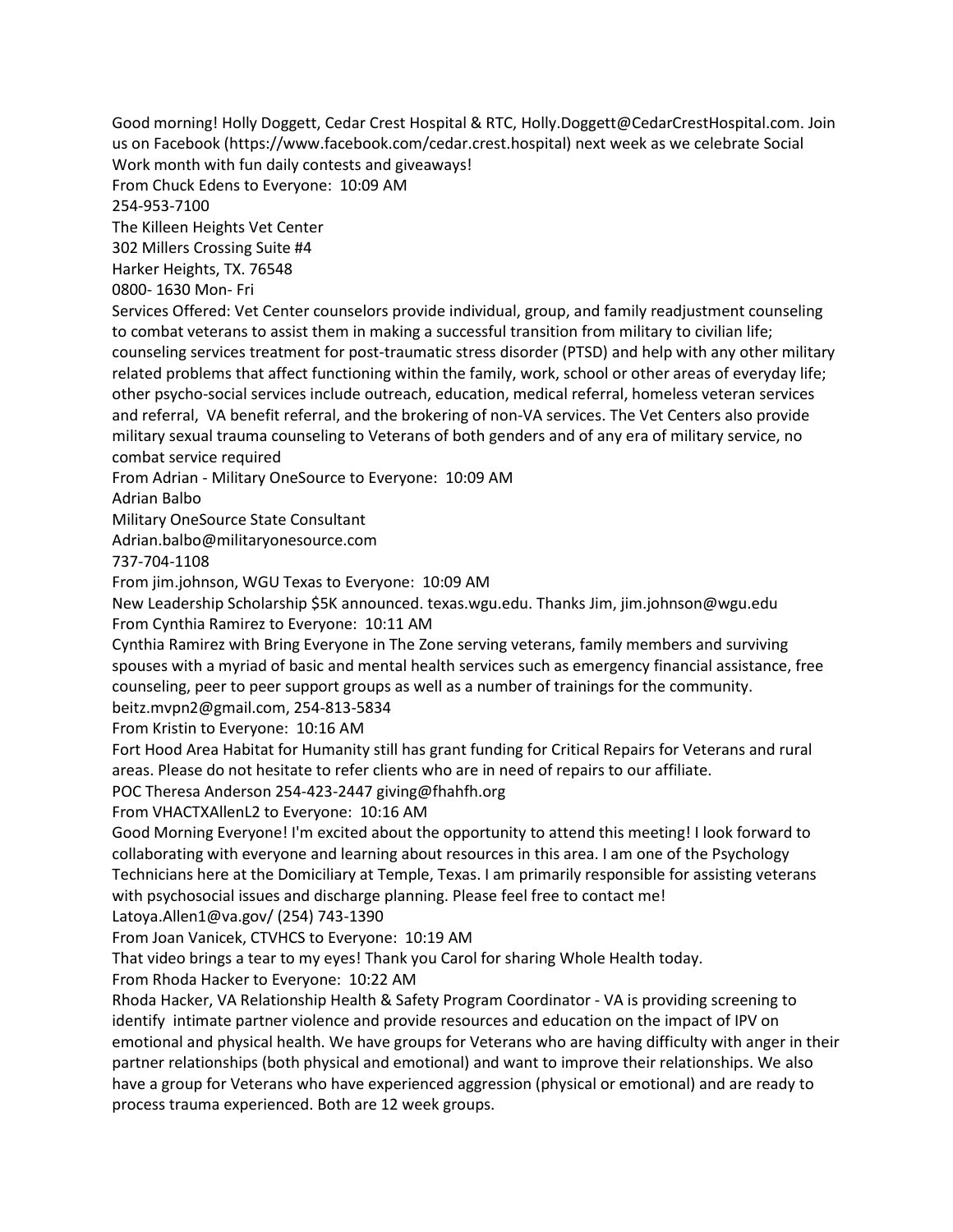From Pia Villalon - CCCTX to Everyone: 10:26 AM

Hello everyone! This is PIa Villalon with CCCTX Veterans Program. The City of Austin Mayor Challenge Team is hosting a Women Veterans and Women Service Members Town Hall Meeting on March 30th, 12-1 p.m. This Town Hall meeting is for Austin/Travis County women veterans and women service members. Please feel free to reach out to me if you have any questions. pia-Villalon@ccctx.org; 512- 651-6154

Warriors Research Institute has free, evidence-based behavioral health treatment, including parent skills training, for any service member, veteran, and their families (18+). We do not have a waitlist, everything is done completely virtual, and there are no fees/insurance billing involved. Any discharge status is eligible. If anyone is interested in more info please contact WRI@BSWHealth.org or 254-716-6208. Thanks!

From Carol Casebolt to Everyone: 10:48 AM Carol.Casebolt@va.gov 512-550-8399 (work cell) From Shelia Brown to Everyone: 10:50 AM Shelia Brown 254-458-0227 text or call anytime.

What are the age restrictions for the veterans wanting to be vaccinated at the Temple VA this Saturday? From thomas.wilson to Everyone: 10:55 AM Any questions about the Veterans Directed Care Program please call the ADVRC mainline at 254-770- 2342 and they will provide you with a referral to one of our Veterans Options Counselors. Thanks Thom Wilson, LMSW From Lori Spencer to Everyone: 10:56 AM Hello All. I have to step away. This is Lori Spencer, Veterans Outreach Killeen Heights Vet Center. 254- 953-7100 lori.spencer@va.gov From Shelia Brown to Everyone: 10:56 AM We had an anonymous member that renewed our VSACT website for two years. We would like to thank the donor for supporting the organization. Thank you!! From Manny Tamarez to Everyone: 10:56 AM Emmanuel (Manny) Tamarez, LPC-Associate Veteran Case Manager Friends in Crisis, Inc. Phone: (254)245-8269 Fax: 254-526-6111 From Kimberly.Aranda to Everyone: 10:57 AM Kimberly Aranda, Lead/Veteran Case Manager From Michelle Aguayo to Everyone: 10:58 AM Michelle Aguayo, fort hood BH, cafbhs.outreach@yahoo.com

Social Work Month CE RSVP link: https://einvitations.afit.edu/inv/anim.cfm?i=585529&k=0769470C795E

Centex mental health network rsvp link: https://www.eventbrite.com/e/143092083273 From VREJMORG to Everyone: 10:58 AM